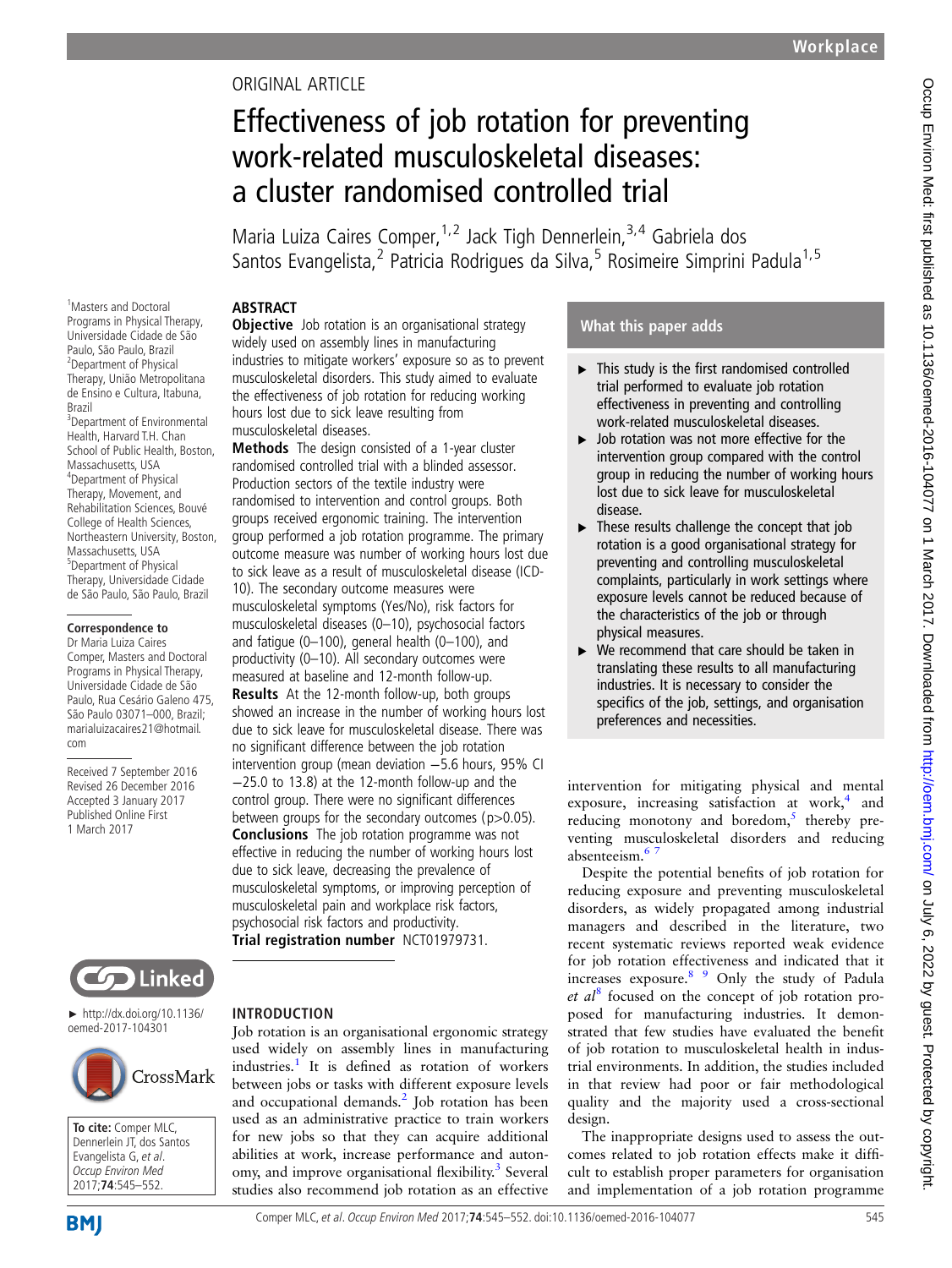( JRP). In the absence of this evidence, the most appropriate approach is to use the systematisation of studies.<sup>[10](#page-7-0)</sup> To meet these goals, job rotation implementation in a manufacturing industry must include: acceptance and involvement of managers and workers; assessment of the job characteristics (demands, biomechanical exposure levels, autonomy) and the production method; choosing the number of employees per task; and definition of criteria and parameters that will be used to generate a job rotation schedule.<sup>1 11 12</sup> Training all workers according to their competences before implementing job rotation is also important.

Therefore, a high-quality methodological study designed to examine all recommendations reported for implementing JRPs should be performed to answer the question: what is the effect of job rotation in preventing musculoskeletal disorders among industrial workers?

The aim of this study was to investigate the effectiveness of job rotation in reducing working hours lost due to sick leave for musculoskeletal diseases among industrial manufacturing workers. The hypothesis was that job rotation could reduce the exposure generated by specific tasks, leading to a decrease in the number of working hours lost due to sick leave resulting from musculoskeletal disease. In addition, it could decrease the prevalence of musculoskeletal symptoms, improve workers' perception of the reduction in risk factors that lead to musculoskeletal diseases, and increase productivity.

## **METHODS**

#### Design, setting and participants

This was a prospectively registered (at ClinicalTrials.Gov (NCT01979731), 3 November 2013) cluster randomised controlled trial (RCT) with a blinded assessor. The procedures and consent form were approved by the research ethics committee of Universidade Cidade de São Paulo. The study was conducted at a large Brazilian textile factory with 10 production sectors (n=1897 workers). Four production sectors (finishing socks, finishing underwear, sewing socks and sewing underwear) met the eligibility criteria and were included in the study (n=581). The eligibility criteria were that the workers were arranged in a manufacturing cellular and serial layout with jobs or tasks with different biomechanical demands and levels of risk for musculoskeletal disorders. Sewing production sectors were characterised by: prolonged sitting; repetitive movements of the wrists, hands and fingers; and static muscular overload on the spine and shoulders. Finishing production sectors were characterised by: prolonged standing; material-handling tasks; small displacements between workstations; and repetitive movements of the shoulders, wrists and hands. These workers had never performed job rotation.

The detailed methods of the study have been published as a study protocol. $13$  The only change in method, which occurred after the start of the trial, was the follow-up interval for secondary outcomes. The interval of 3 months (baseline, 3, 6, 9, 12 months) was changed to baseline and 12-month follow-up because managers would not allow evaluation of the secondary outcomes every 3 months as described in the research protocol, because of the time spent answering the questionnaires at baseline.

## Description of intervention and control groups

Both workers' groups received ergonomic training, which was carried out by a physiotherapist/ergonomist with 10 years of experience. The training was conducted on a single day over 4 hours and consisted of lectures on physical, organisational,

cognitive and psychosocial risk factors (posture demands, movements, furniture, workplace, tools, rest break and micro-break, learning, engagement, responsibility, concentration, environmental factors) and the importance of physical exercise for maintaining health.[14](#page-7-0) The ergonomic training was used as a sham intervention and is considered an educative strategy, which showed insufficient evidence of effectiveness of health training for reducing symptoms, illness and injury when delivered as a standalone intervention.<sup>[15](#page-7-0)</sup>

## JRP (intervention group)

Procedure to create and implement the JRP

The JRP consisted of the following four phases.

Phase 1: overview of tasks (June 2013 – September 2013)

Meetings between the physiotherapist/ergonomist and production managers were organised to explain the study proposal and procedures, as well to define the production sectors that met the eligibility criteria. Managers then explained the general characteristics of each task, production targets, operation process (technical, equipment and tools, autonomy and pace of work) and the level of training required.

Phase 2: ergonomic analysis (October 2013 – November 2013)

Ergonomic analysis for each task was performed by the ergonomist, who visited the workplace to interview workers and conduct a worksite observation. First, he observed the main demand, work posture, movements of each body region (amplitude and frequency) and work cycles. He then collected information on productivity, autonomy, job organisation, job planning, production instructions, skills of workers, materials and equipment used.

The exposure levels were classified using two observational methods: quick exposure check  $(QEC)^{16}$  17 and rapid entire body assessment (REBA).<sup>[18](#page-7-0)</sup> QEC includes 16 questions about posture and movements performed by the spine and upper limbs, as well as other risk factors (amount of weight handled; how long it takes to perform a task; manual force; visual demands; vibration and level of hand force exerted; work pacing; and stress). This score results from combining answers given by the evaluator and the worker.<sup>[16 17](#page-7-0)</sup> REBA assesses biomechanical exposure, mainly body posture, and incorporates variables such as weight and quality of the handle of the handled object. Both methods classify the task as low, moderate, high or very high exposure level.<sup>[18](#page-7-0)</sup> Task complexity was categorised as easy or difficult on the basis of cognitive demands and learning time.<sup>[19](#page-7-0)</sup>

Phase 3: definition of job rotation schedule (December 2013 – January 2014)

All information obtained in the earlier phases was used to define a job rotation schedule proposed to modify occupational exposure.

Job rotation was alternated between exposure levels: low, moderate and high. A job rotation schedule with an interval of 2 hours was adopted. This interval was a consensus between studies<sup>[2 19 26](#page-7-0)</sup> and is compatible with the premise of lactic acid reduction[.20](#page-7-0)

The workers were gradually allocated to the tasks incorporated in the job rotation schedule and were coached by their supervisors until they reached an adequate performance. Two months of training was established as the time required for workers to be able to satisfactorily perform these specific tasks. Phase 4: implementation of job rotation (February 2014— February 2015)

Finally, implementation of the job rotation schedule occurred in the fourth phase (February 2014—February 2015). One of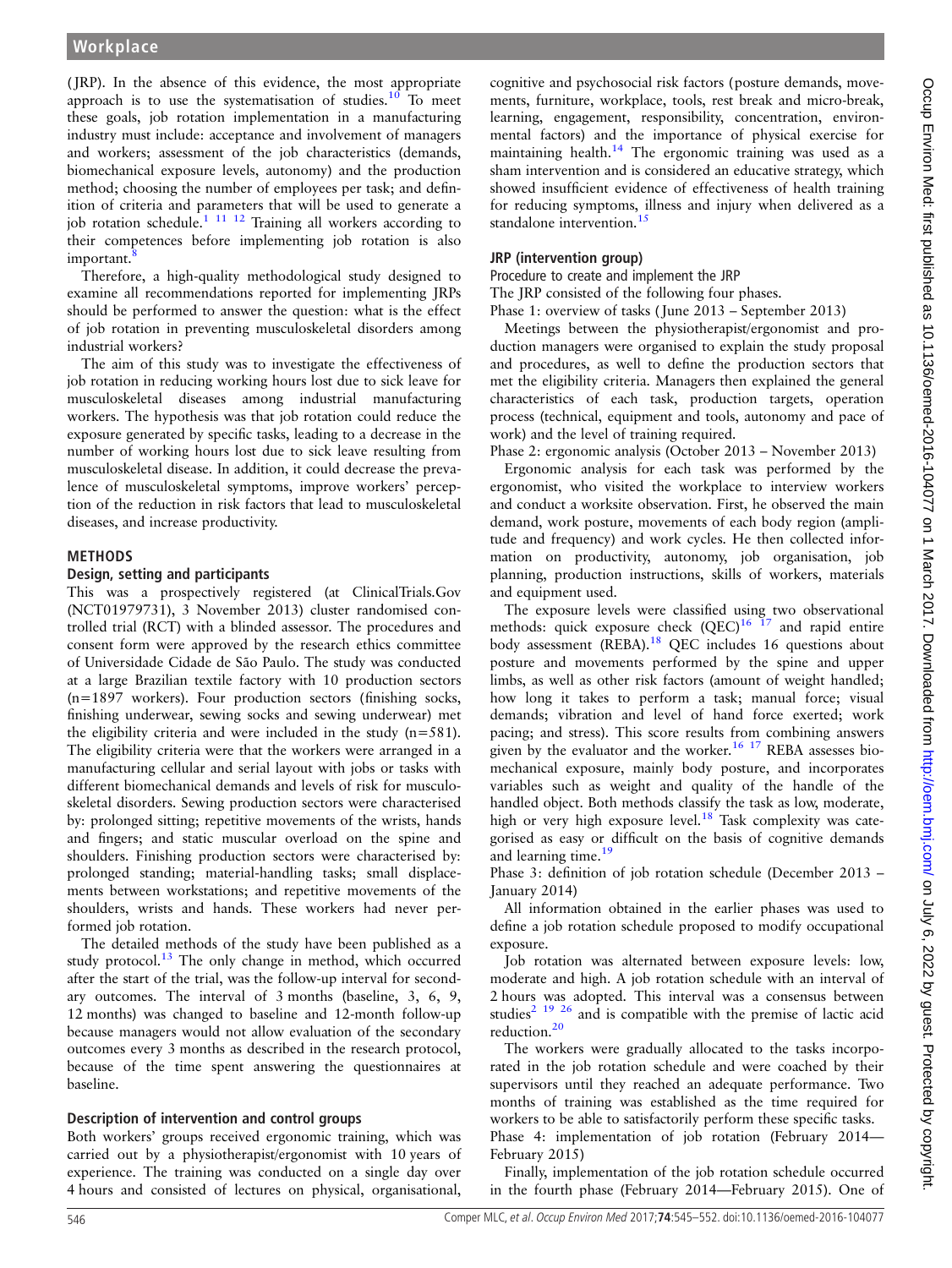the researchers monitored the fourth phase daily during the first 2 months. Monitoring was accomplished through interviews with workers and supervisors to evaluate whether (1) job rotation was being implemented as proposed by the team, (2) the company's target was being achieved, and (3) problems related to job rotation had occurred.

#### Sample size calculation

The study was designed to detect differences between the groups of a 10% reduction in the number of working hours lost due to sick leave for musculoskeletal disease (M code of International Classification of Diseases:  $ICD-10$ ).<sup>[21](#page-7-0)</sup> The total working hours lost due to sick leave (ICD-10) in 3 months for all workers in the whole workplace was ∼1100 (on average 360 hours per month and ∼81 hours per week). A statistical power of 80%, an α of 5%, and a possible sample loss of up to 15% were also considered. Therefore, a total of 232 participants was required.

#### Randomisation

Randomisation for clustering was performed at the group level (production sectors). An independent researcher who was not involved in recruitment and assessment used computergenerated randomisation (<http://www.randomizer.org>) to assign participation to intervention and control groups. All workers were allowed to participate in the study, and those who agreed signed a consent form before entering the study.

#### Outcome measures

The unit of randomisation was by cluster, although all outcomes were evaluated and statistically analysed at an individual level.

#### Primary outcome

The increase in cost caused by absence due to musculoskeletal disease is a major problem for organisations.<sup>[22 23](#page-7-0)</sup> This was the reason the primary outcome measure was chosen as absence from work due to sick leave, assessed by the number of working hours lost from musculoskeletal disease. We considered only sick leave certificates classified with the M code, which includes diseases (signs, symptoms, abnormal findings, symptoms, injuries) of the musculoskeletal system and connective tissue, from  $ICD-10.<sup>21</sup>$  $ICD-10.<sup>21</sup>$  $ICD-10.<sup>21</sup>$  Registration of workers with sick leave certificates was completed daily by the human resources sector and included information on the reasons for the medical certificate and the number of days lost. All information was obtained by electronic report, extracted monthly by a person unaware of the study or group participants. Then, average working hours lost for each individual and per group (intervention and control) every 3 months was calculated for analysis at baseline, 3, 6, 9 and 12 months. These data were collected between February 2014 and March 2015. The baseline data refer to the months of November and December of 2013 and January of 2014.

#### Secondary outcomes

The secondary outcome measures evaluated were: musculoskeletal symptoms; workers' perception of risk factors for the occurrence of musculoskeletal pain; fatigue and psychosocial factors; general health; productivity. These outcome measures may indicate the effect of the intervention ( job rotation) on workers' exposure to risk factors for musculoskeletal diseases.

The Nordic Musculoskeletal Questionnaire was used to assess musculoskeletal symptoms (pain, tingling and numbness). The workers answered 'yes' or 'no' for prevalence of musculoskeletal symptoms, experienced during the previous 12 months, by areas

of the body (neck, shoulders, elbows, hands, upper back, lower back, hips, knees and feet). $^{24}$  $^{24}$  $^{24}$ 

The Job Factors Questionnaire was used to assess workers' perceptions as influenced by exposure factors on the occurrence of musculoskeletal diseases, and contained a descriptive list of 15 job risk factors.<sup>[25 26](#page-7-0)</sup> Each factor was classified on a scale of 0 to 10, 0 meaning 'no problem' and 10 'very problematic.'<sup>[25](#page-7-0)</sup> A total score was obtained by adding the scores of the 15 job risk factors. Higher scores indicated greater risk of developing musculoskeletal diseases.

The Need for Recovery Scale (NFR) is a Likert scale based on 11 questions, each with four answers (never=0; sometimes=1; often=2; and always=3).<sup>[27](#page-7-0)</sup> Question 4 was reverse scored. The total scores ranged from 0 to 33 points, which was then converted into a scale ranging from 0 (minimum) to 100 (maximum) points. NFR is based on the effort–recovery model of the working day. Thus, higher NFR scores indicate a greater perception of fatigue by workers and consequently a greater need for recovery.<sup>2</sup>

The WHO Quality of Life Scale (WHOQOL-BREF) is a 26-item, self-reported survey. The first two items assess the general quality of life, and the remaining 24 items were structured into four domains: social, psychological, physical and environmental. Each domain consisted of questions scored on a 5-point Likert interval scale.<sup>28</sup> <sup>29</sup> Total raw scores for each domain were transformed into scores ranging from 0 to 100. A higher score indicated a better quality of life. $\frac{3}{5}$ 

A single item from the WHO Health and Work Performance Questionnaire was used to measure productivity.<sup>[31](#page-7-0)</sup> Participants were assigned a score (0–10) for their labour productivity.

Secondary outcomes were measured by a blinded evaluator at baseline and 12-month follow-up. To test the evaluator blinding, his opinion about the type of intervention received by each worker was noted after follow-up.

#### Monitoring data

The data monitoring committee consisted of two authors from the study (MLC and RSP) who were not involved with data collection and have no conflict of interest. Randomisation of the participants was performed after the baseline, but randomisation was performed by cluster (production sector). The researcher (MLC) who performed the statistical analysis received the data encoded and was blinded to the participant's allocation to intervention groups. Statistical analysis was conducted on an intention-to-treat basis; participants were analysed in the groups to which they were randomly allocated. If a participant dropped out of treatment, no additional outcomes were collected and the missing data were not replaced.

#### Statistical analysis

The Shapiro-Wilk test was used to assess the normality of the data. Descriptive statistics were used in the analysis of characteristics of the participants. The  $\chi^2$  test was used to evaluate the blinding of the assessor by comparing the randomisation codes and the evaluator.<sup>[32](#page-7-0)</sup> The difference between the groups and their respective CIs was calculated using linear mixed-effects models, taking into account the units of analysis for each participant (individual differences—repeated measures), by time and group vs time interaction terms. $33$  The within-group difference was calculated using Student's paired t-test for dependent samples. The difference between the groups for nominal data was calculated using McNemar's test. The significance level was 5%. The statistical program SPSS V.23.0 was used for all analyses.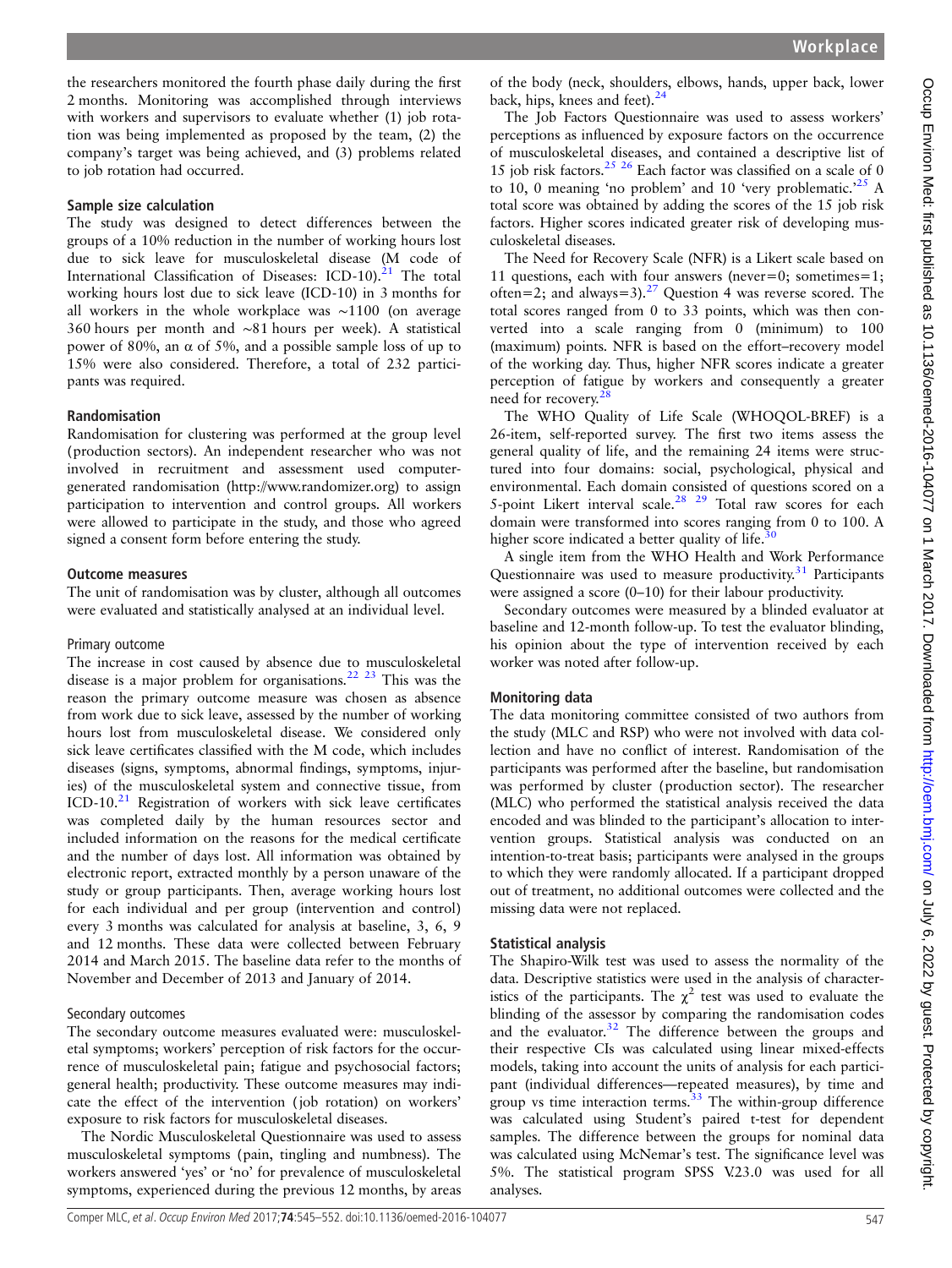## RESULTS

#### Participant flow and loss to follow-up

A total of 10 production sectors (n=1897 workers) were assessed, but only four (n=957 workers) were included under the eligibility criteria. Of these, 136 workers refused to participate, and 330 were dismissed for business reasons. Therefore, after randomisation, two production sectors (n=266 workers) were allocated to the intervention group and two  $(n=225)$  to

the control group. Figure 1 shows enrolment, intervention allocation, follow-up and data analysis of the production sectors and participants in this trial.

At the 12-month follow-up, 123 workers had been dismissed for business reasons, and 32 workers from the JRP did not finish the intervention because of a decision made by the company's management. The loss therefore to follow-up on the primary and secondary outcome measures was 24.8% in the



Figure 1 Flow diagram of the progress through the phases of a two-group parallel-randomised trial. <sup>a</sup>Loss of workers to follow-up was due to dismissal for business reasons. Mo, months.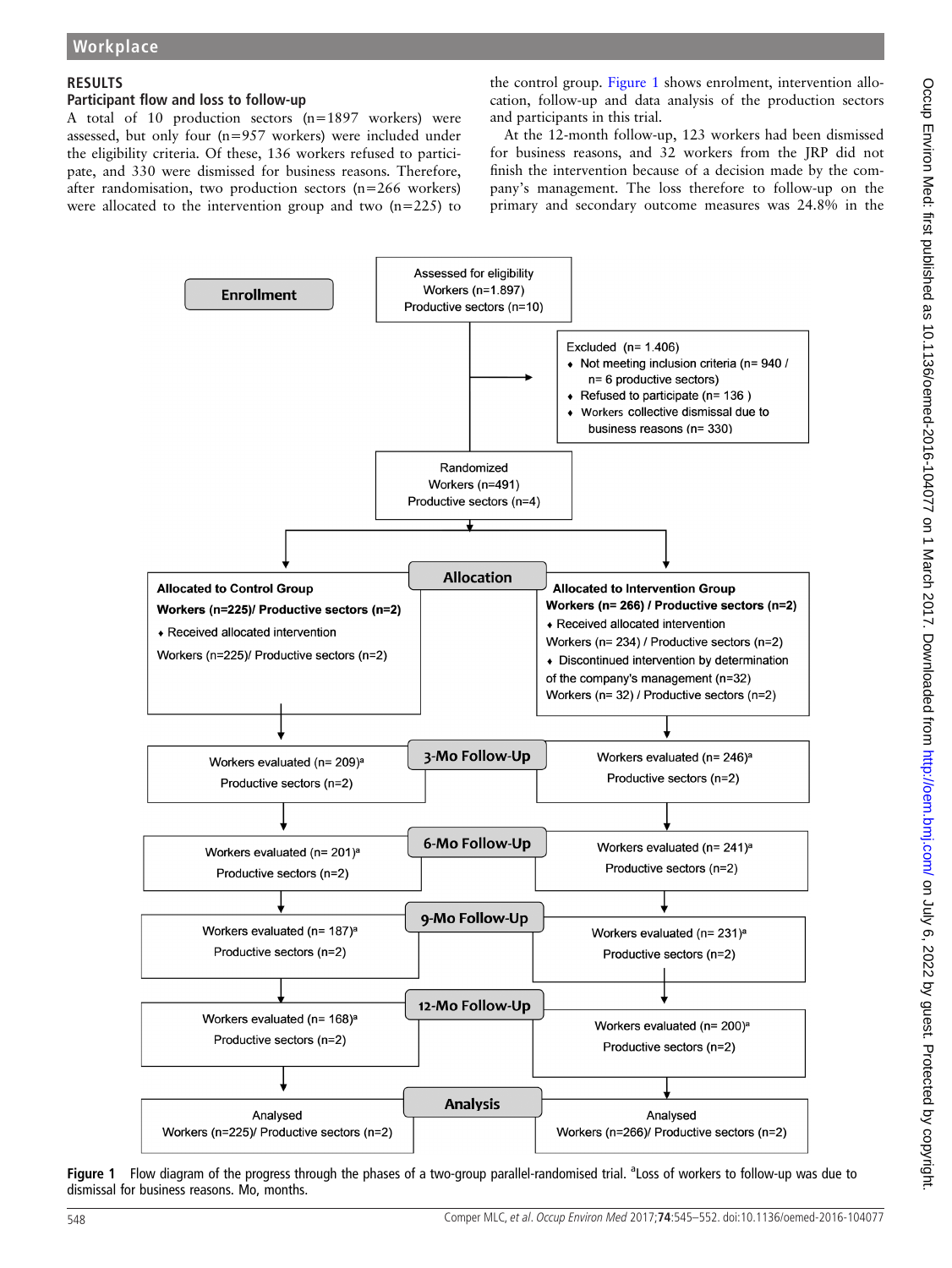intervention group and 25.3% in the control group. Nevertheless, the total number of participants met the requirement of the sample size calculation, which required 116 workers per group, or 232 workers in total.

#### Sociodemographic characteristics

The participants were predominantly female (77.8%) and had worked for the company a mean of 50 months. The sociodemographic variables of the two groups at baseline are given in table 1.

| <b>Table 1</b> Sociodemographic variables of the two groups (job |
|------------------------------------------------------------------|
| rotation and control) for all participants $(n=491)$             |

| <b>Variable</b>                                | <b>Intervention</b><br>$(n=266)$ | Control<br>$(n=225)$ |
|------------------------------------------------|----------------------------------|----------------------|
| Sex                                            |                                  |                      |
| Male                                           | 72 (21.1)                        | 30(13.3)             |
| Female                                         | 194 (72.9)                       | 195 (86.7)           |
| Age (years)*                                   | 28.4 (7.8)                       | 32.5(9.0)            |
| Marital status                                 |                                  |                      |
| Single                                         | 211 (79.3)                       | 158 (70.2)           |
| Married                                        | 49 (18.4)                        | 60(26.7)             |
| <b>Divorced</b>                                | 0(0.0)                           | 2(0.9)               |
| Widowed                                        | 3(1.1)                           | 3(1.3)               |
| Not mentioned                                  | 3(1.1)                           | 2(0.9)               |
| <b>Education status</b>                        |                                  |                      |
| <b>Illiterate</b>                              | 12(4.5)                          | 17(7.6)              |
| Elementary degree                              | 58 (21.8)                        | 67 (29.8)            |
| High school                                    | 183 (68.8)                       | 130 (57.8)           |
| University                                     | 11(4.1)                          | 8(3.6)               |
| Not mentioned                                  | 2(0.8)                           | 3(1.3)               |
| Length of employment<br>with company (months)* | 49.6 (43.2)                      | 56.9 (44.3)          |

Values aren (%).

\*Continuous variables are presented as mean (SD).

#### Effect of JRP on the number of working hours lost due to sick leave for musculoskeletal disease

At the 12-month follow-up, both groups showed an increase in the number of working hours lost due to sick leave for musculoskeletal disease. The increase in hours lost was greater after 6 months of programme implementation. No significant differences between the groups were observed at any follow-up. For the within-group comparisons, the results demonstrated a significant difference for the 6-month, 9-month and 12-month follow-up within the intervention group. In addition, there was a significant difference for the 9-month and 12-month follow-up within the control group (table 2).

#### Effect of intervention on musculoskeletal symptoms

There was a significant reduction in symptoms only for wrists and hands ( $p < 0.05$ ). [Table 3](#page-5-0) shows that the prevalence of musculoskeletal symptoms (pain, tingling, numbness) had decreased in almost all body regions (neck, shoulders, elbows, hands, upper back, lower back, hips, knees and feet) for both groups after 12 months.

#### Effects of JRP on the perception of musculoskeletal pain risk factors, fatigue and psychosocial factors, and general health

[Table 4](#page-5-0) shows the intervention effects on the four outcomes. Three of these are related to the effects of JRP on workers' selfperception of the occurrence of musculoskeletal pain, fatigue and psychosocial risk factors, and general health. The workers had a worse perception for all outcomes. No significant differences between groups were found for any outcome. In contrast, there was a significant difference for almost all outcomes in the within-group comparisons. The only exception was the perception of psychosocial factors and fatigue in the intervention group.

#### Effects of JRP on productivity

During the 12 months, there was a decrease in productivity, with a significant difference for both groups in the within-group

Table 2 Intervention effects ( job rotation) on the number of working hours lost due to sick leave (mean and standard deviation) during 12-month follow-up of participants (n=491). Results of the linear mixed-effects models (MIXED). [95% CI=95% confidence interval.]

|                             | Primary outcome (working hours lost due to<br>sick leave per month)* |                     | Unadjusted within-group mean differences<br>(baseline minus follow-up) | Adjusted between-group<br>mean differences |                                |
|-----------------------------|----------------------------------------------------------------------|---------------------|------------------------------------------------------------------------|--------------------------------------------|--------------------------------|
|                             | Intervention (n=266)t                                                | Control $(n=225)$ t | Intervention (n=266)t                                                  | Control $(n=225)$ <sup>+</sup>             | (intervention minus control)   |
| Intention-to-treat analysis |                                                                      |                     |                                                                        |                                            |                                |
| <b>Baseline</b>             | 6.7(18.2)                                                            | 11.4(26.5)          |                                                                        |                                            |                                |
| 3 months                    | 9.0(19.1)                                                            | 11.3(20.8)          | 2.3 $(-0.5$ to 5.0)                                                    | $-0.1$ ( $-3.9$ to 3.8)                    | 2.3 $(-44.2 \text{ to } 48.9)$ |
| 6 months                    | 83.7 (256.6)                                                         | 85.5 (254.5)        | 77.0‡ (45.8 to 108.1)                                                  | 74.1 ‡ (40.4 to 108.0)                     | 2.8 $(-43.7)$ to 49.4)         |
| 9 months                    | 105.3 (284.2)                                                        | 123.0 (305.1)       | 98.6‡ (64.2 to 133.0)                                                  | 111.6‡ (71.1 to 152.0)                     | $-13.0$ (-59.5 to 33.5)        |
| 12 months                   | 143.9 (329.9)                                                        | 191.1 (368.6)       | 137.1 ‡ (97.2 to 177.0)                                                | 179.8‡ (131.1 to 228.5)                    | $-42.6$ ( $-89.2$ to 3.9)      |
| Per-protocol analysis       |                                                                      |                     |                                                                        |                                            |                                |
| <b>Baseline</b>             | 6.4(19.2)                                                            | 12.1(28.9)          |                                                                        |                                            |                                |
| 3 months                    | 7.3(15.2)                                                            | 10.3(17.3)          | $0.9$ (-2.0 to 3.9)                                                    | $-1.8$ (-6.2 to 2.6)                       | $-3.0$ (-6.3 to 0.3)           |
| 6 months                    | 10.8(29.6)                                                           | 13.7(23.7)          | $4.4\pm(0.4 \text{ to } 8.5)$                                          | $-1.6$ ( $-3.2$ to 6.4)                    | $-2.8$ ( $-8.5$ to 2.7)        |
| 9 months                    | 15.7(37.8)                                                           | 16.5(33.0)          | $9.3\pm(4.1 \text{ to } 14.6)$                                         | 4.4 $(-1.2 \text{ to } 10.0)$              | $-0.76$ ( $-8.2$ to 6.6)       |
| 12 months                   | 17.3(40.3)                                                           | 25.6 (58.6)         | 10.9‡ (5.5 to 16.3)                                                    | 13.5 ‡(5.3 to 21.7)                        | $-8.3$ ( $-18.5$ to 1.9)       |

Results of the linear mixed-effects models.

\*The working hours lost due to sick leave for musculoskeletal disease were recorded daily and the amount per month for each individual, and this was used to calculate the mean working hours lost for each individual and per group (intervention and control) every 3 months. Values are unadjusted mean (SD).

†The number of participants assessed at follow-up was n=487 (n=246 intervention, n=209 control) at 3 months, n=442 (n=241 and n=201) at 6 months, n=418 (n=231 and n=187) at 9 months, and n=368 (n=200 and n=168) at 12 months. The participant sample (n) was used in the per-protocol analysis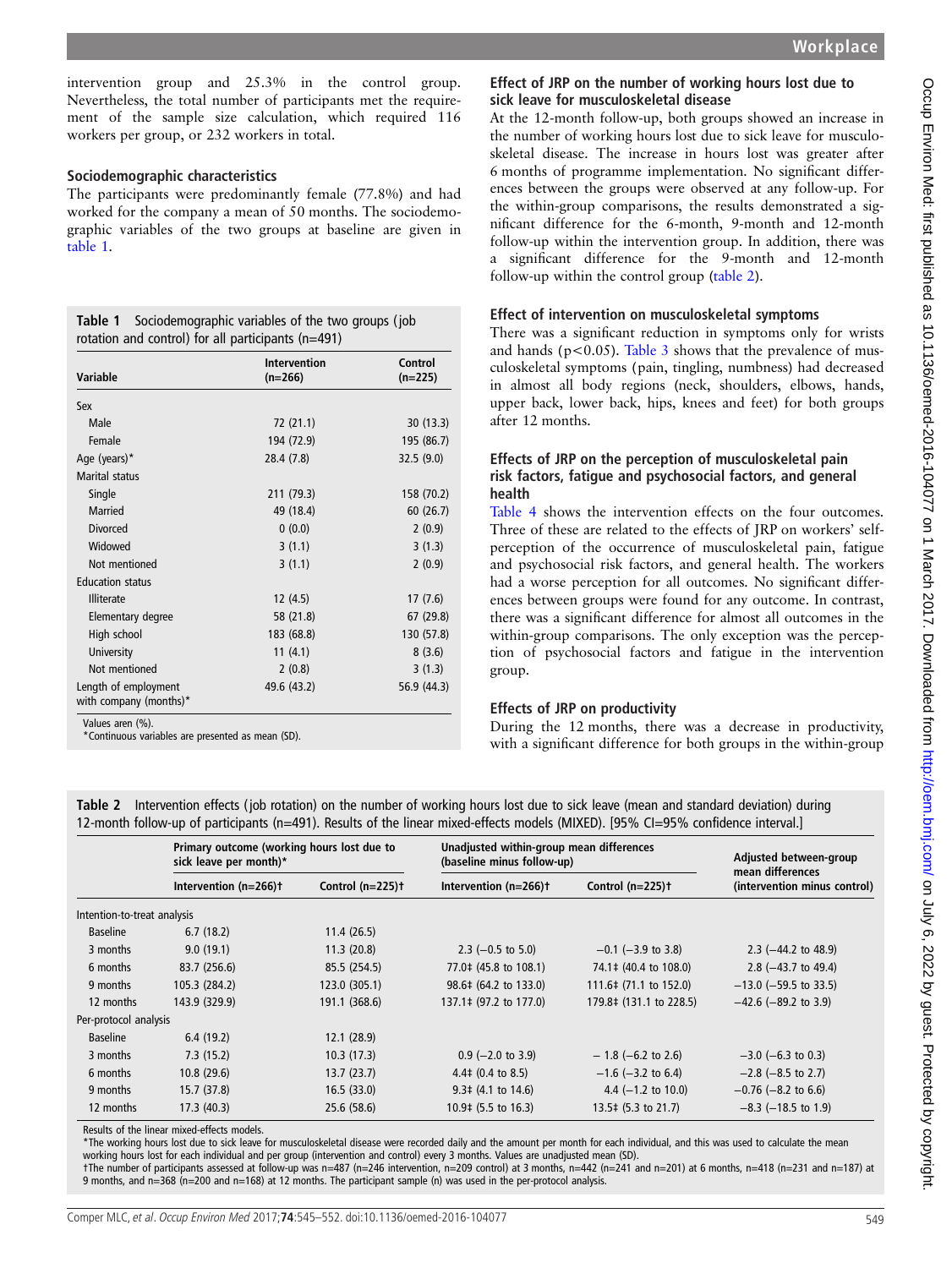<span id="page-5-0"></span>Table 3 Intervention effects ( job rotation) on the musculoskeletal symptoms during 12-month follow-up of participants (n=491)

|                                    | Frequency, n (%)     |                   |                      |                   |         |
|------------------------------------|----------------------|-------------------|----------------------|-------------------|---------|
|                                    | <b>Baseline</b>      |                   | 12-month follow-up   |                   |         |
| Region of musculoskeletal symptoms | Intervention (n=266) | Control $(n=225)$ | Intervention (n=266) | Control $(n=225)$ | p Value |
| <b>Neck</b>                        | 98 (36.8)            | 89 (39.6)         | 70(26.3)             | 73 (32.4)         | 0.29    |
| <b>Shoulders</b>                   | 145 (54.5)           | 120(53.3)         | 112(42.1)            | 97(43.1)          | 0.11    |
| Upper back                         | 120(45.1)            | 94 (41.8)         | 77 (28.9)            | 83 (36.9)         | 0.85    |
| <b>Elbows</b>                      | 18(6.8)              | 18(8.0)           | 12(4.5)              | 23(10.2)          | 0.12    |
| Wrists/hands                       | 101(38.0)            | 88 (39.1)         | 79 (29.7)            | 79 (35.1)         | $0.04+$ |
| Lower back                         | 104(39.1)            | 84 (37.3)         | 65 (24.4)            | 76 (33.8)         | 0.73    |
| Hips/thighs                        | 30(11.3)             | 36(16.0)          | 22(8.3)              | 28 (12.4)         | 0.65    |
| Knees                              | 50(18.8)             | 42 (18.7)         | 36(13.5)             | 48 (21.3)         | 0.19    |
| Ankles/feet                        | 75 (28.2)            | 55 (24.4)         | 43 (16.2)            | 58 (25.8)         | 0.52    |

Results of McNemar's test.

\*The number of participants assessed at the 12-month follow-up was 368 (200 in the intervention group and 168 in the control group).

†Significant difference within groups (p<0.05). The intervention and control group showed improvement in symptoms after 12 months of intervention.

| Table 4 Intervention effects (job rotation) on the secondary outcomes (mean and standard deviation) during 12-month follow-up of |  |  |  |
|----------------------------------------------------------------------------------------------------------------------------------|--|--|--|
| participants (n=491). Results of the linear mixed-effects models (MIXED). [95% CI=95% confidence interval.]                      |  |  |  |

|                                                | Unadjusted group mean (SD)       |                      |                                  |                      | Unadjusted within-group mean difference |                                |                                           |  |
|------------------------------------------------|----------------------------------|----------------------|----------------------------------|----------------------|-----------------------------------------|--------------------------------|-------------------------------------------|--|
|                                                | <b>Baseline</b>                  |                      | 12-month follow-up               |                      | (baseline minus follow-up)*             |                                | Adjusted between-group<br>mean difference |  |
| Secondary outcome                              | <b>Intervention</b><br>$(n=266)$ | Control<br>$(n=225)$ | <b>Intervention</b><br>$(n=266)$ | Control<br>$(n=225)$ | Intervention $(n=266)$                  | Control $(n=225)$              | (intervention minus<br>control)           |  |
| Musculoskeletal pain risk<br>factors $(0-150)$ | 72.5 (37.9)                      | 77.9 (36.3)          | 84.1 (33.1)                      | 85.6 (33.9)          | 11.9 t (6.2 to 17.6)                    | $6.3$ $(1.0 \text{ to } 11.7)$ | 4.6 $(-3.1 \text{ to } 12.2)$             |  |
| Psychosocial factors and<br>fatique $(0-100)$  | 38.7(18.1)                       | 37.3 (18.4)          | 39.3 (18.0)                      | 40.2 (18.2)          | $1.9$ (-0.6 to 4.8)                     | $2.7+$ (0.1 to 5.3)            | $-1.5$ ( $-4.9$ to 2.0)                   |  |
| General health (0-100)                         |                                  |                      |                                  |                      |                                         |                                |                                           |  |
| Physical domain                                | 64.2 (15.5)                      | 62.3(15.5)           | 58.0 (13.6)                      | 58.2 (14.3)          | $-7.0$ t (-9.7 to -4.2)                 | $-4.3$ + (-6.9 to -1.7)        | $-2.2$ ( $-5.8$ to 1.4)                   |  |
| Psychological domain                           | 68.7 (15.5)                      | 67.8(15.2)           | 64.5 (12.3)                      | 63.5(12.5)           | $-5.1$ + ( $-7.6$ to $-2.6$ )           | $-4.5$ † (-6.8 to -2.2)        | $-0.8$ ( $-3.4$ to 3.2)                   |  |
| Social domain                                  | 68.4 (18.8)                      | 66.0(20.0)           | 61.7(15.6)                       | 60.9 (14.9)          | $-6.7$ (-9.9 to $-3.4$ )                | $-5.6$ t ( $-8.9$ to $-3.4$ )  | $-1.5$ (-5.9 to 2.9)                      |  |
| Environmental domain                           | 50.2(13.7)                       | 46.3 (15.2)          | 46.1 (10.4)                      | 42.2 (13.4)          | $-4.4$ t (-6.9 to -1.9)                 | $-3.8$ t (-6.3 to -1.2)        | $-0.7$ ( $-3.5$ to 3.3)                   |  |
| Productivity (0-10)                            | 8.3(1.6)                         | 8.4(1.6)             | 8.1(1.7)                         | 7.5(2.6)             | $-0.4$ + (-0.1 to -0.6)                 | $-0.9$ (-1.3 to $-0.6$ )       | $0.99$ (-0.85 to 1.05)                    |  |

Results of linear mixed-effects models.

\*The number of participants assessed at 12-month follow-up was 368 (200 intervention and 168 control).

comparisons. However, no significant differences were found between the groups (table 4).

#### Blinding

The evaluator blinding was confirmed by the percentage of agreement between the randomisation codes and the evaluator opinion on the intervention group (58.3%) and the control group  $(50.1\%)$  (p>0.05).

#### **DISCUSSION**

According to a recent systematic review, this study is the first RCT to evaluate the effectiveness of job rotation for reducing working hours lost as a result of sick leave due to musculoskel-etal diseases in industrial workers.<sup>[8](#page-7-0)</sup> The results show that job rotation was not effective for the intervention group compared with the control group. In fact, even more hours were lost during the 12 months of job rotation implementation. Job rotation was also not effective in reducing the prevalence of musculoskeletal symptoms, improving self-perception of musculoskeletal and psychosocial factors, or increasing productivity. Only the prevalence of musculoskeletal symptoms in wrists and

hands showed a significant improvement after job rotation implementation.

There are several possible explanations for our findings. First, job rotation has never been a business strategy in these textile industries. For this reason, we believe that some workers were not able to adapt to this proposal, which generated new responsibilities, even with all the instructions before programme implementation about the benefits of job rotation that the workers would receive. In addition, the inclusion of tasks with high exposure level promoted changes in labour demand generated by job rotation schedules, which must have generated the feeling that musculoskeletal overload would increase, especially for workers who had lighter work. In addition, a lot of collective dismissals for business reasons have occurred in this industry, which may have influenced workers negatively. As psychosocial factors are important determinants of the success of job rotation, all these issues may have contributed to the reasons why job rotation was not more effective, compared with the control group, especially in reducing the number of hours lost due to sick leave for musculoskeletal disease.<sup>[34](#page-7-0)</sup>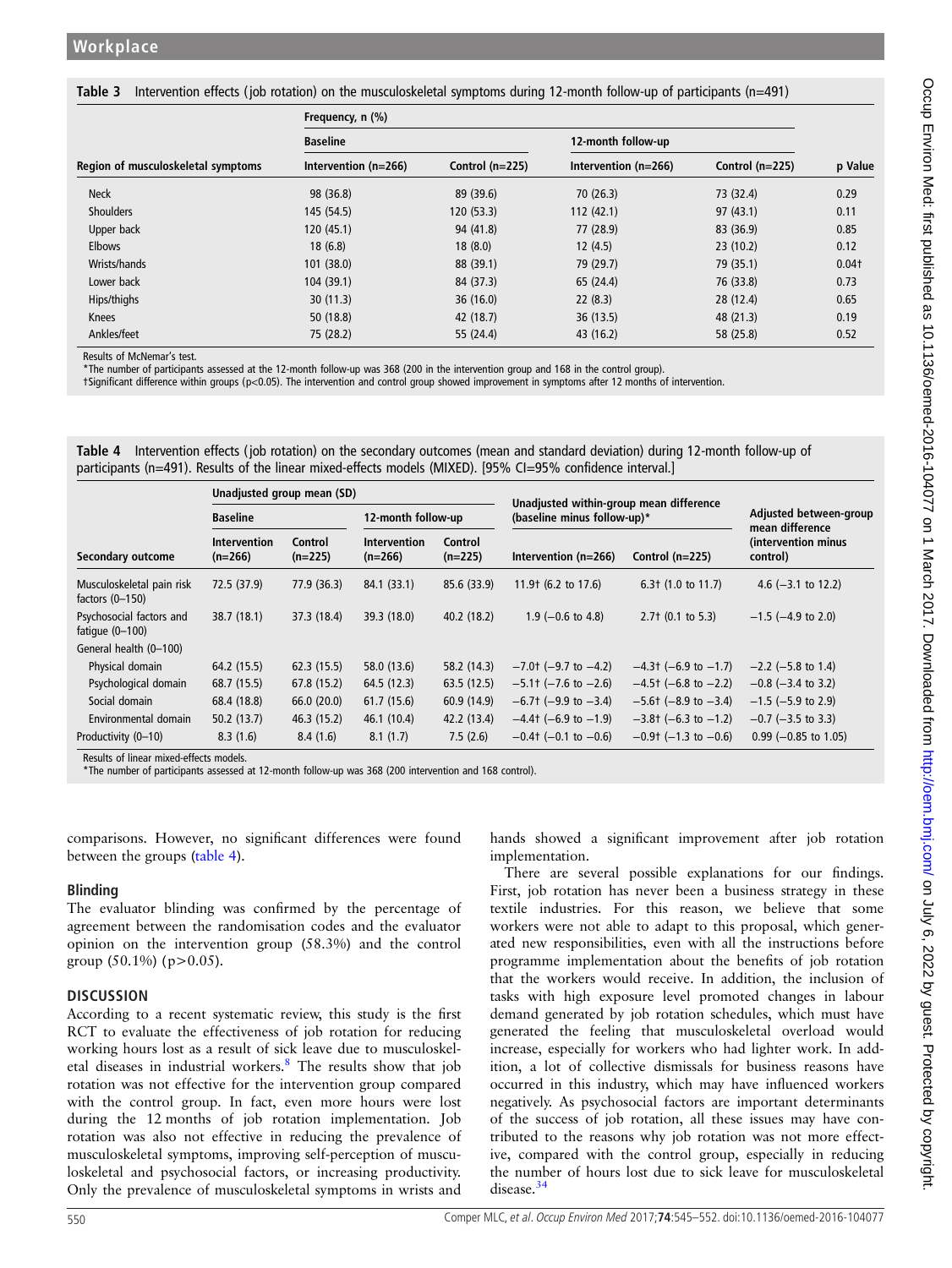The prevalence of musculoskeletal symptoms in the wrists and hands was the only outcome for which job rotation showed significant improvement. These findings agree with those of Roquelaure et al<sup>[35](#page-7-0)</sup> and Klussmann et al.<sup>[36](#page-7-0)</sup> Roquelaure et al evaluated the association between occupational factors and carpal tunnel syndrome (CTS). They concluded that workers who did not perform job rotation had a higher chance of developing CTS. Klussmann et al evaluated the prevalence of musculoskeletal symptoms in the upper extremities and the symptompredicting factors at visual display terminal workstations. The results showed that the prevalence of hand/wrist symptoms was influenced by the frequency of job rotation. In our study, this result may be related to the fact that the wrists and hands were exposed for less time because of greater variation in lifting, gripping and repetitive tasks. In other body regions, such as neck, shoulders and lower back, muscular contractions may have remained static, independently of job rotation.

It is important to note that, for our study, job rotation was planned specifically to prevent and control musculoskeletal diseases.<sup>12  $37$ </sup> We evaluated the job characteristics, production methods, and biomechanical and psychosocial factors, and classified exposure levels for all tasks. We created the schedule on the basis of criteria and parameters recommended by the scientific literature. All workers were trained so as to be 100% fit for each task. It should also be mentioned that the JRP deployment process has been widely accepted, management was involved, and the JRP was agreed to by managers and most workers during the 12 months specified in the study design. Perhaps, the positive results of the implementation can be attributed to the ergonomics programme which the company has sponsored for 10 years. This programme includes workstation design, participatory ergonomics, guidelines, adjustments and rest breaks at work. On the other hand, despite these precautions, some tasks still had a high risk of exposure, which may have affected our study by not demonstrating the effectiveness of the JRP with respect to hours lost because of musculoskeletal disease. Although we believe we have carefully taken into account all theoretical aspects for implementation of job rotation, we are aware that we need to report on the difficulties of the theory/practice of integration in our study, since most published studies on job rotation do not detail how they were implemented and what tools were used to assess the risk, to ensure reproducibility of the study.

Two recent systematic reviews<sup>8</sup> <sup>9</sup> have already demonstrated important findings that support job rotation ineffectiveness. The evidence in each study was weak because of the methodological quality, which varied between fair and poor, and non-RCT designs. Most studies have used cross-sectional designs.<sup>[8](#page-7-0)</sup> Maybe for this reason, the studies found conflicting (positive and negative) results for job rotation effects on musculoskeletal disorders.<sup>8</sup> <sup>9</sup> For example, Guimarães *et al*<sup>[12](#page-7-0)</sup> showed a significant reduction in the occurrence of musculoskeletal injuries, absenteeism, turnover, rework and spoilage for workers who had performed job rotation for 3.5 years. On the other hand, Fredriksson et  $d^{38}$  $d^{38}$  $d^{38}$  found that physical workload and the frequency of musculoskeletal disorders increased significantly in the group of workers who performed job rotation schedules in a line system. Similar results were found by Balogh *et*  $al^{39}$  $al^{39}$  $al^{39}$  and de Oliveira Sato and Coury.<sup>[19](#page-7-0)</sup>

Our study had several methodological strengths: cluster RCT study design and its statistical power; recruitment of a large population, as well as the inclusion of workers involved in diverse tasks with different workloads; randomisation by production sector, which minimises possible contamination between workers from the intervention and control groups; use

of standardised questionnaires to measure study outcomes; and blinding of the assessor. As a result, our study findings can be generalised to work settings with characteristics similar to those of this study (ie, manufacturing industries with production layouts organised into lines or cells, with a rhythm that is not determined by machines, and which allow switching between tasks with different biomechanical demands and levels of risk for musculoskeletal pain and disorders).

In fact, on the basis of the results of this study, it can be concluded that there is no advantage in using the JRP to decrease working hours lost due to musculoskeletal symptoms or disease or to prevent and control musculoskeletal disorders. These results challenge the concept that job rotation is a good organisational strategy for preventing and controlling musculoskeletal disorders, particularly in work settings in which exposure levels cannot be reduced because of the characteristics of the job or through physical measures.<sup>[4](#page-7-0)</sup> However, translating these results to all manufacturing industries requires care, with a need to consider the specifics of the job, settings, and organisation preferences and necessities. In practice, it is up to managers and occupational health professionals who provide occupational health services in different companies to decide about the use of job rotation. At the end of this study, we informed the textile industry of our results; although no evidence emerged of job rotation effectiveness, the managers decided to continue with job rotation, even after being informed of the results. They understand that the results of this intervention were positive in many aspects, including development of workers with multitasking skills, reduction of monotony and boredom, and good acceptance of labour inspection organs.

We recommend future studies be conducted in other companies, especially in industries that already have a culture of job rotation established. Descriptive studies that report on potential strategies for companies to implement job rotation are equally relevant and should be pursued, even before new RCTs. We defend this premise because we have learnt a great deal from this study and have confronted job rotation theory within the challenges of implementing this intervention. Companies see job rotation as an organisational strategy of production and are concerned about overexposure of workers. The results of this study compel us to reflect on earlier findings showing that allocation of workers to tasks at different levels of exposure may increase, rather than reduce, exposure to risk factors. In this way, it is necessary to attain a broad knowledge of the risks involved in the tasks, and, to do this, we must assess the analytical tools we have for occupational exposure. It is also important to improve the accuracy of methods for assessing physical and mental exposure of workers, in order to allow more accurate identification of exposure variation, for the creation of job rotation schedules. Practical implications of this study reveal the need for careful implementation of a JRP in industrial settings.

## Limitation

A limitation of this study resulted from changes in the trial design that were beyond our control. Managers did not allow follow-up for secondary outcomes every 3 months, as described in the research project, because of the time that would be spent by workers in answering the questionnaires. Therefore, data for secondary outcomes were collected only at baseline and after the 12-month intervention. Managers also did not allow two of the tasks included in the intervention group (n=32 employees) to continue in the study, as the workers boycotted the rotation, causing a negative effect on productivity. However, all statistical analysis was conducted on an intention-to-treat basis. This